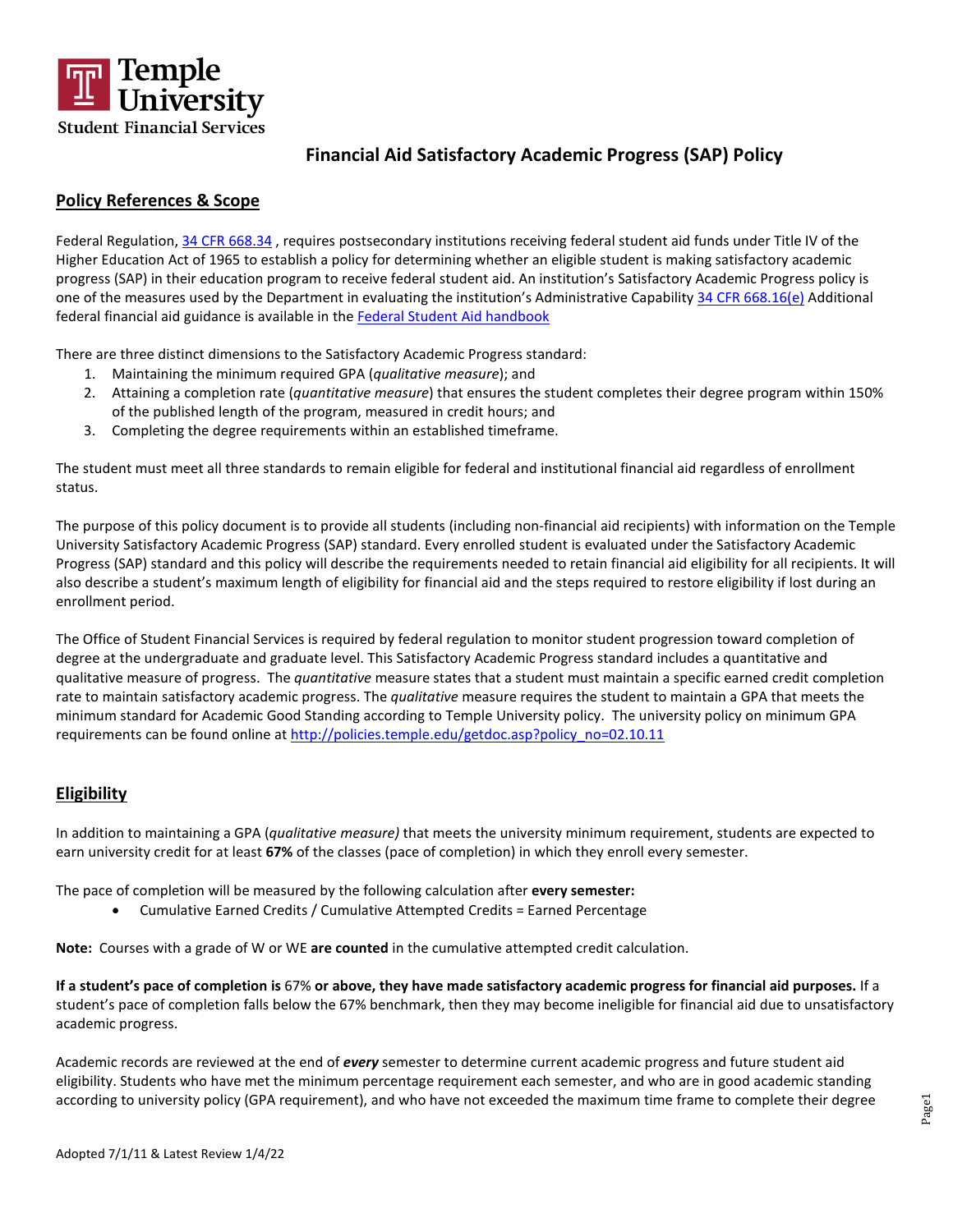

programs (as defined below), are considered to have maintained satisfactory academic progress and are eligible for financial aid for upcoming enrollment.

Student Financial Aid programs impacted by the SAP standard:

Satisfactory academic progress is measured during all periods of a student's enrollment at Temple University, including periods in which the student is not receiving financial aid or periods where a student is in a non-degree enrollment status. Federal student aid programs subject to this policy include the following programs:

- Federal Pell Grant
- Federal Supplemental Educational Opportunity Grant (FSEOG)
- Federal Work-Study
- Federal Direct Subsidized/Unsubsidized Loans
- Federal Direct PLUS Loans (undergraduate and graduate)

Non-federal student aid programs may base a student's eligibility on whether the student is meeting an institution's federal satisfactory academic progress standards. Students should consult with the program sponsor to determine whether federal SAP is an eligibility requirement.

A state agency awarding state aid may establish its own academic standards. Students should consult their state awarding agencies for more information.

## **Definitions**

**Academic Good Standing:** A student is in Academic Good Standing if enrolled in an associate or baccalaureate degree-seeking program and not in the first term of Academic Recovery.

**Academic Warning:** A student is on Academic Warning status when:

- the student's most recent semester grade point average is less than 2.0 **or**
- prior to having earned 30 credit hours (or 20 credit hours for an associate degree program) the student's cumulative grade point average is below 2.0 **or**
- a transfer student in the first matriculated semester is registered for 18 or fewer credits and whose semester grade point average is less than 2.0.

**Academic Dismissal:** A dismissed student is not in Academic Good Standing. The status of Academic Dismissal is applied to a student who:

- accumulates more than 30 credit hours (or more than 20 credit hours for an associate degree program); and
- had the status of Academic Probation in the most recent semester; and
- has a GPA equal to or below the Dismissal GPA[, http://policies.temple.edu/getdoc.asp?policy\\_no=02.10.11](http://policies.temple.edu/getdoc.asp?policy_no=02.10.11)

**Academic Recovery:** A student on Academic Dismissal status can apply to the applicable advising office for the status of Academic Recovery. The status of Academic Recovery is available, upon approved application, provided that the student:

- a. is on Academic Dismissal status for the first time;
- b. has a cumulative GPA equal to or below the Dismissal GPA[, http://policies.temple.edu/getdoc.asp?policy\\_no=02.10.11](http://policies.temple.edu/getdoc.asp?policy_no=02.10.11)
- c. has a cumulative GPA that can be raised above the Dismissal GPA within two calendar years or 150 total attempted credit hours, whichever comes first.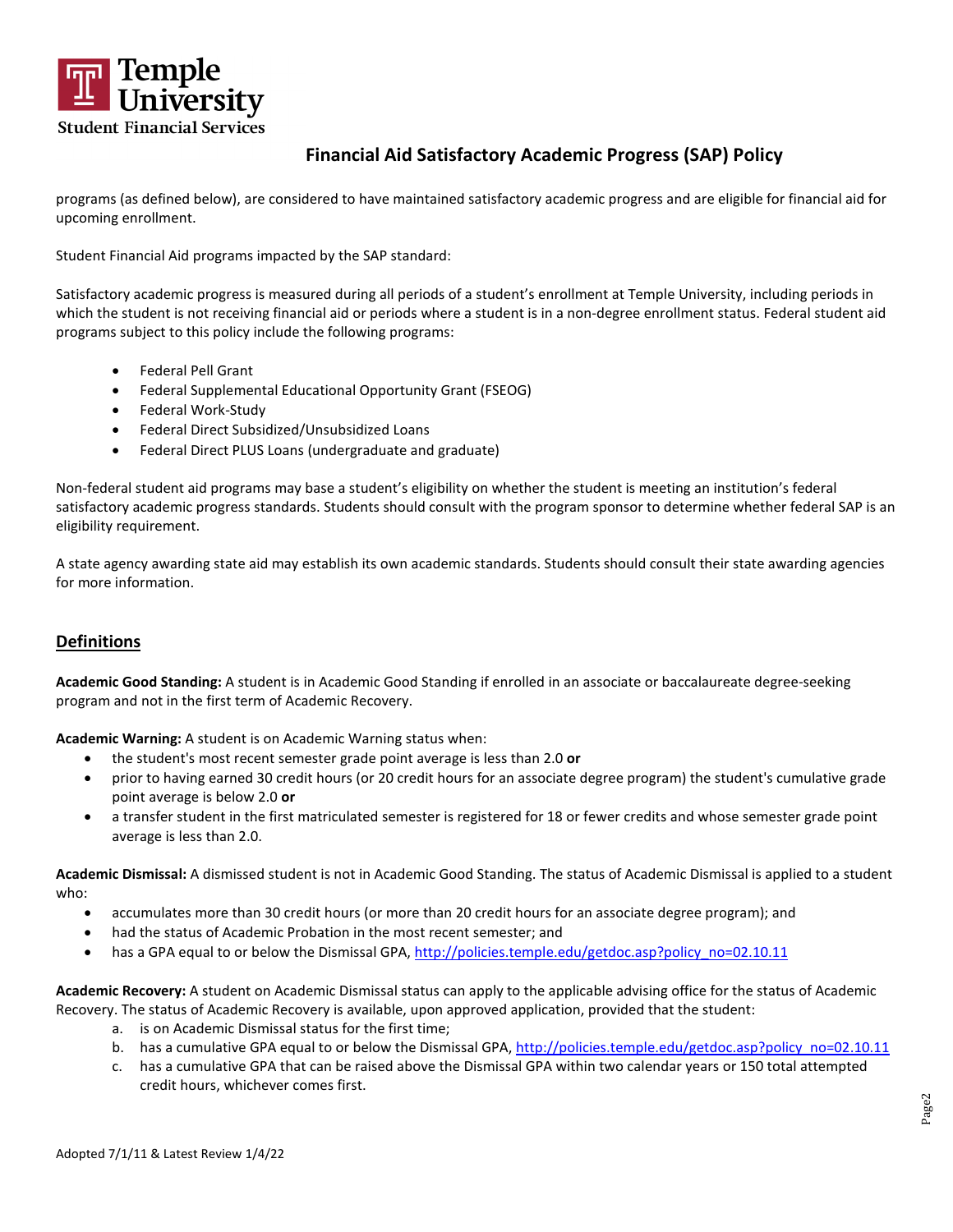

**Appeal:** A process by which a student who is not meeting one or more financial aid satisfactory academic progress standards requests that the SFS Office (*SAP Appeal*) or Advising Office (*Academic Recovery Appeal*) reconsider their eligibility subject to the university's policies.

**Attempted Credits:** All transfer, remedial, English as a Second Language (ESL) and Temple registered credits. Courses with W, WE, WS, WF, F, PI, AU, MG, and NC grades on the academic record at the time of the progress check **are** considered in this category.

**Earned Credits** - Credits earned toward degree completion. This includes **transfer credits**, advanced standing and advanced placement credits and all courses for which grades of P, CR, D-, or better have been received. Courses with W, WE, WS, WF, F, PI, AU, MG, and NC grades on the academic record at the time of the progress check **are not** considered in this category.

**Financial Aid Academic Plan:** A student with an approved SAP appeal that has met with their academic advisor and for whom it has been determined that more than one semester is needed to regain the 67% credit percentage and/or complete their degree program will be placed on a Financial Aid Academic Plan. The plan must define the total number of semesters as well as the number of credits per semester which the student must successfully complete to regain financial aid eligibility.

**Financial Aid Probation:** A status assigned to a student who failed to make financial aid satisfactory academic progress, has successfully appealed, and has had their eligibility for student aid, as identified in this policy, reinstated.

**Financial Aid Progress**: A status assigned to a student who is meeting all satisfactory academic progress standards as detailed in this policy.

**Financial Aid Warning:** A status assigned to a student who is unable to successfully meet the 67% earned credit percentage in a semester. While on a financial aid warning status for one semester, the student has the opportunity to reestablish progress (a student is able to remain enrolled while on the financial aid warning status and receive their financial aid in that semester while working to reestablish SAP).

**Grade Changes:** When a grade is changed, a student's SAP status must be immediately reevaluated (except for changes in valid incomplete grades as noted above). A student must contact the SFS Office after the grade change is posted to their academic record to request that the SAP status be reevaluated.

**Institutional GPA Hours:** include credit hours in all courses graded "A" through "F". Credit hours for repeated courses are calculated according to the policy on Repeating a Course (Undergraduate and Graduate) [\(Policy # 02.10.12\)](https://secretary.temple.edu/sites/secretary/files/policies/02.10.12.pdf)

**Maximum Timeframe:** A period that is 150% of the published length of the academic program in which the student, for financial aid purposes, is expected to complete their academic program as specified in this policy.

**Pace of Completion**: The ratio, expressed as a percentage, of successfully completed (earned) credits divided by attempted credits. The minimum completion rate to continue receiving financial aid is at least 67%. Percentages are not rounded.

**Payment Period**: The academic period of enrollment established by an institution for which financial aid is disbursed. A payment period is usually, but not always, the same as a term.

**Repeated Coursework:** Courses that are repeated to improve a grade are counted in attempted hours but only one passing grade is counted towards the earned credit rate. A student will only receive financial aid for the first two attempts of a course.

Enrollment status for any semester (e.g., full time, half time) as it relates to financial aid eligibility may be impacted because of repeating a course(s). Please check with the SFS Office and your Academic Advising Office before repeating a course for which you have already received a passing grade and want to improve the grade.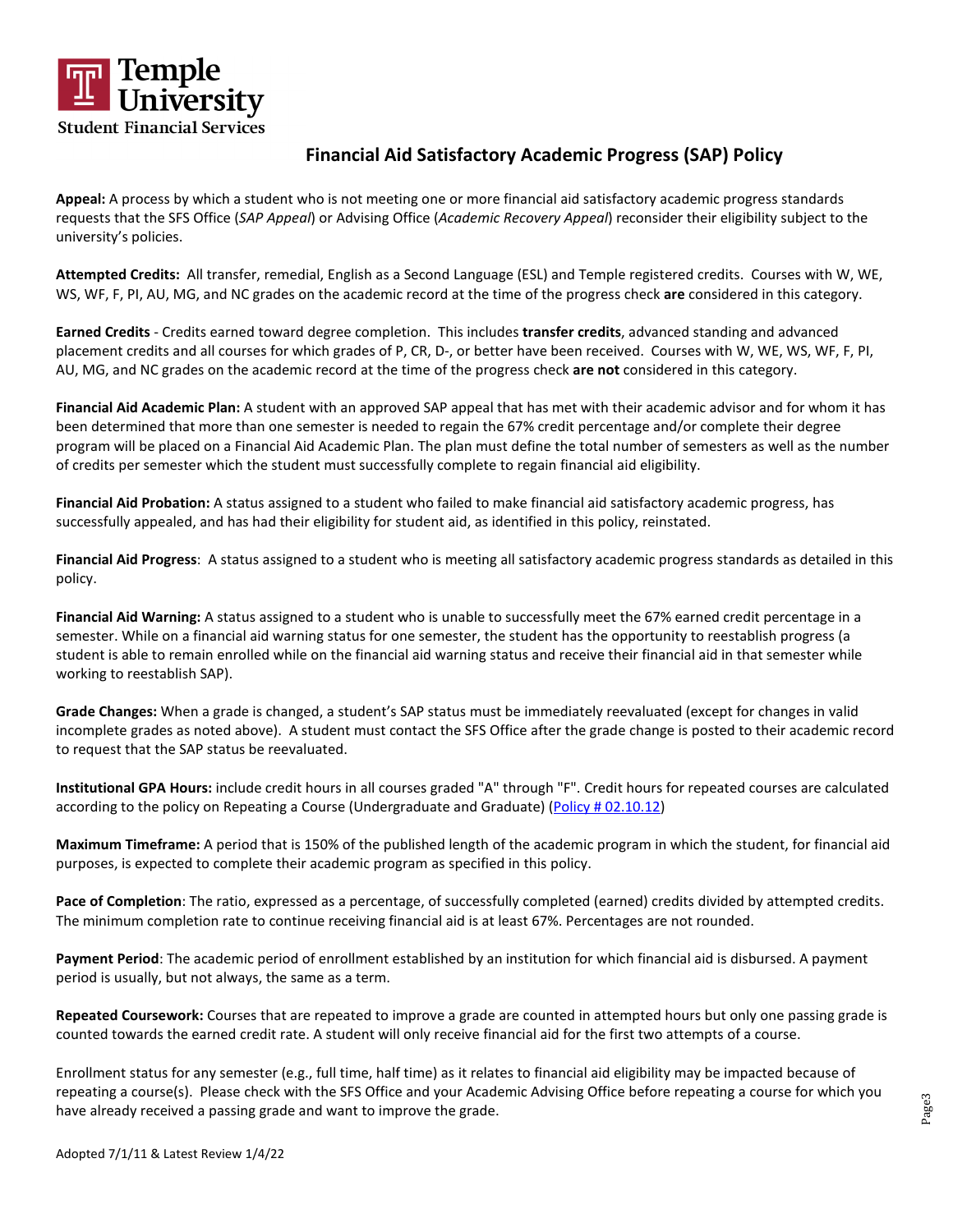

**Unsatisfactory Progress:** A status assigned to a student that is not meeting the SAP standard. A student assigned the status of unsatisfactory progress is not eligible to receive financial aid subject to this policy.

**Withdrawals:** Credits for courses taken during a semester from which a student has withdrawn count as attempted, but do not count as earned. The student's GPA is not affected by credits from which a student has withdrawn.

## **Financial Aid Warning Status**

### **Quantitative Measure (earned credit completion):**

Academic records are reviewed at the end of *every* semester to determine current academic progress and future student aid eligibility. Students who are unable to successfully meet the 67% earned credit percentage (pace of completion) in a semester will be automatically placed in a **financial aid warning status** for the next semester in which they are enrolled and thereby given the opportunity to reestablish progress at the conclusion of the semester they in which they were assigned a financial aid warning status.

**A student on warning status will be eligible for and receive financial aid in that semester.** At the conclusion of the warning status semester, a student must have successfully regained the 67% benchmark to maintain financial aid eligilbity for the upcoming semester*.*

- o Students that **do not** regain the 67% earned credit percentage at the end of the warning semester will:
	- be placed in an *unsatisfactory progress status*,
	- be *ineligible* for financial aid,
	- can submit a Satisfactory Academic Progress (SAP) reconsideration appeal for reinstatement of their financial aid eligibility (see the Satisfactory Academic Progress Appeal section below).

If a student has regained financial aid eligibility after their warning semester but then in another (nonconsecutive) semester, falls below the 67% credit percentage again, a second financial aid warning status (for one semester) will be granted.

o A financial aid warning status will not be granted in consecutive semesters. A student may be placed on financial aid warning status in two separate and nonconsecutive semesters while completing their degree.

If the student falls below the 67% credit percentage a third time or more, they will:

- o be placed in an *unsatisfactory progress status*,
- o be *ineligible* for financial aid for the upcoming enrollment period,
- o can submit a Satisfactory Academic Progress (SAP) reconsideration appeal for reinstatement of their financial aid eligibility (see the Satisfactory Academic Progress Appeal section below).

SAP email notifications regarding a student's *financial aid warning* or *ineligibility for financial aid status* are sent to the student's official Temple University email account after grades are reported at the end of each fall, spring and summer semesters. Students can also review their SAP status within the financial aid section of their Self-Service Banner (SSB) account in TUportal.

#### **Qualitative Measure (required minimum GPA):**

Undergraduate baccalaureate and associate degree-seeking students are subject to the academic standing rules addressed in this policy, http://policies.temple.edu/getdoc.asp?policy\_no=02.10.11.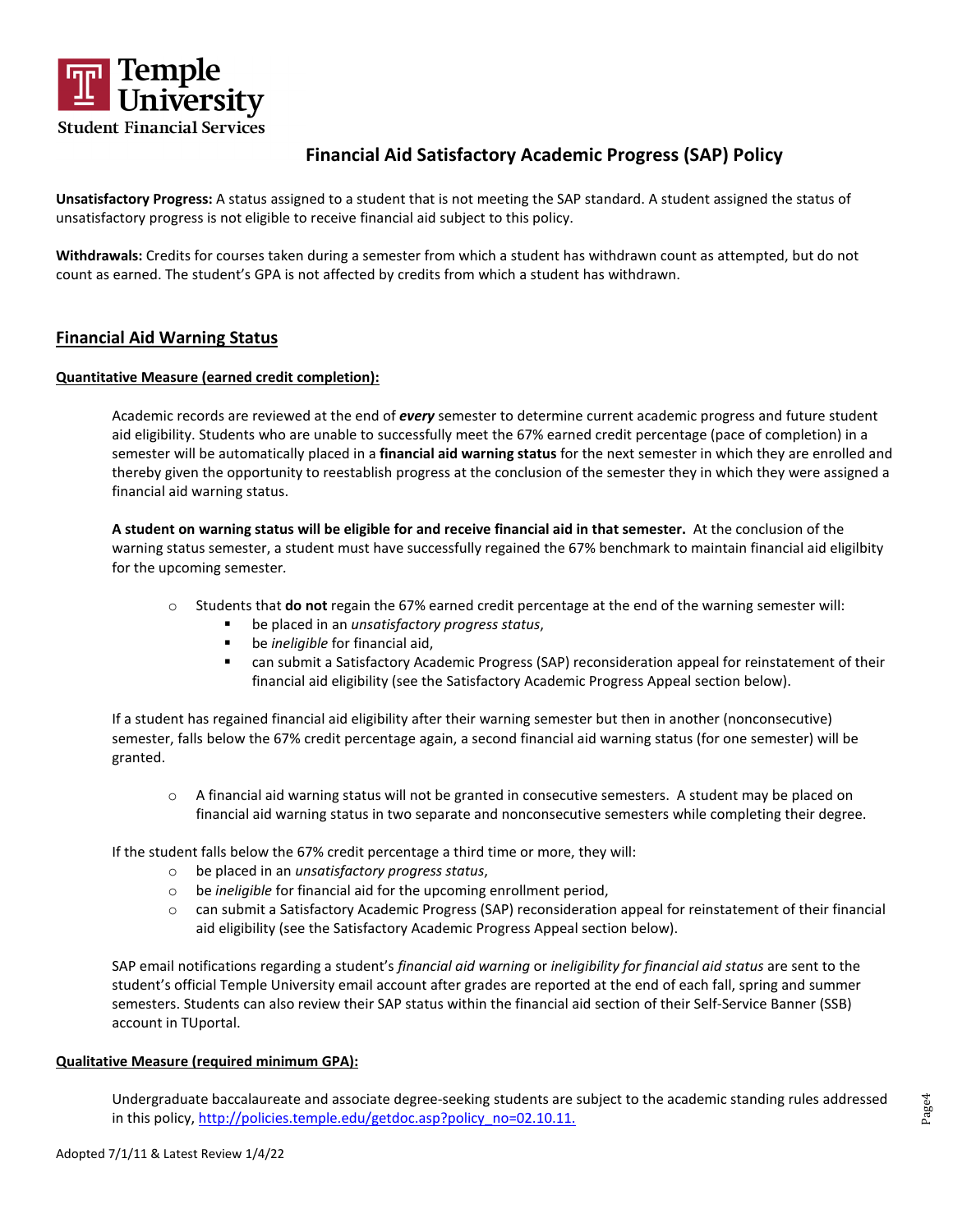

For student financial aid Title IV eligibility purposes, you must have a 2.0 cumulative gpa at the end of the 4th semester and maintain a minimum cumulative gpa of 2.0 through graduation

Academic Standing email notifications regarding a student's status are sent to the student's official Temple University email account from the Office of the University Registrar.

Information regarding the appeal process is listed below.

## **Appeals (for students** *not* **meeting the quantitative measure)**

Students, who have lost eligibility for financial aid due to not meeting the required 67% credit percentage (and not in a warning status) or has passed the maximum timeframe allowed for their degree program, may complete, and submit an appeal to request financial aid eligibility reconsideration.

A SAP Appeal should demonstrate extenuating circumstances that hindered the student's ability to maintain financial aid Satisfactory Academic Progress.

For example, appeals could be based on:

- the personal injury or illness of the student,
- death of a family member or significant person in the student's life,
- illness, accident, or injury of a family member or significant person in student's life,
- natural disasters or
- other documented special circumstances beyond a student's control

In the appeal, the student must explain why they failed to meet the 67% credit percentage, or the maximum timeframe permitted to complete their degree and what has changed in the student's situation that will allow the student to demonstrate quantitative satisfactory academic progress at the next evaluation.

Appeal deadlines are posted to the SFS website for each semester and appeals received after the deadlines will not be considered. Because of the short period between the end of the spring semester and the start of the summer sessions, appeals for summer sessions cannot be considered.

All appeals will be considered by a committee and the decision is final.

#### **Process:**

A student must:

- **EXECT:** initiate, complete and submit the appeal form via the online SFS Dashboard (temple.verifymyfafsa.com)
	- $\circ$  Be sure that the statement is a detailed summary that supports the reason for not meeting financial aid Satisfactory Academic Progress (SAP).
	- $\circ$  Upload all required supporting documentation and signatures, as detailed in the appeal instructions.
	- o Appropriate documentation is required, and the appeal cannot be submitted via the SFS Dashboard without it.
		- Visit sfs.temple.edu/forms for a helpful SAP documentation example guide
		- The documentation must be relevant to the appeal, or the appeal could be denied.
		- Incomplete appeals will not be able to be submitted via the SFS Dashboard (the system will only allow you to "submit" once the documentation has been uploaded.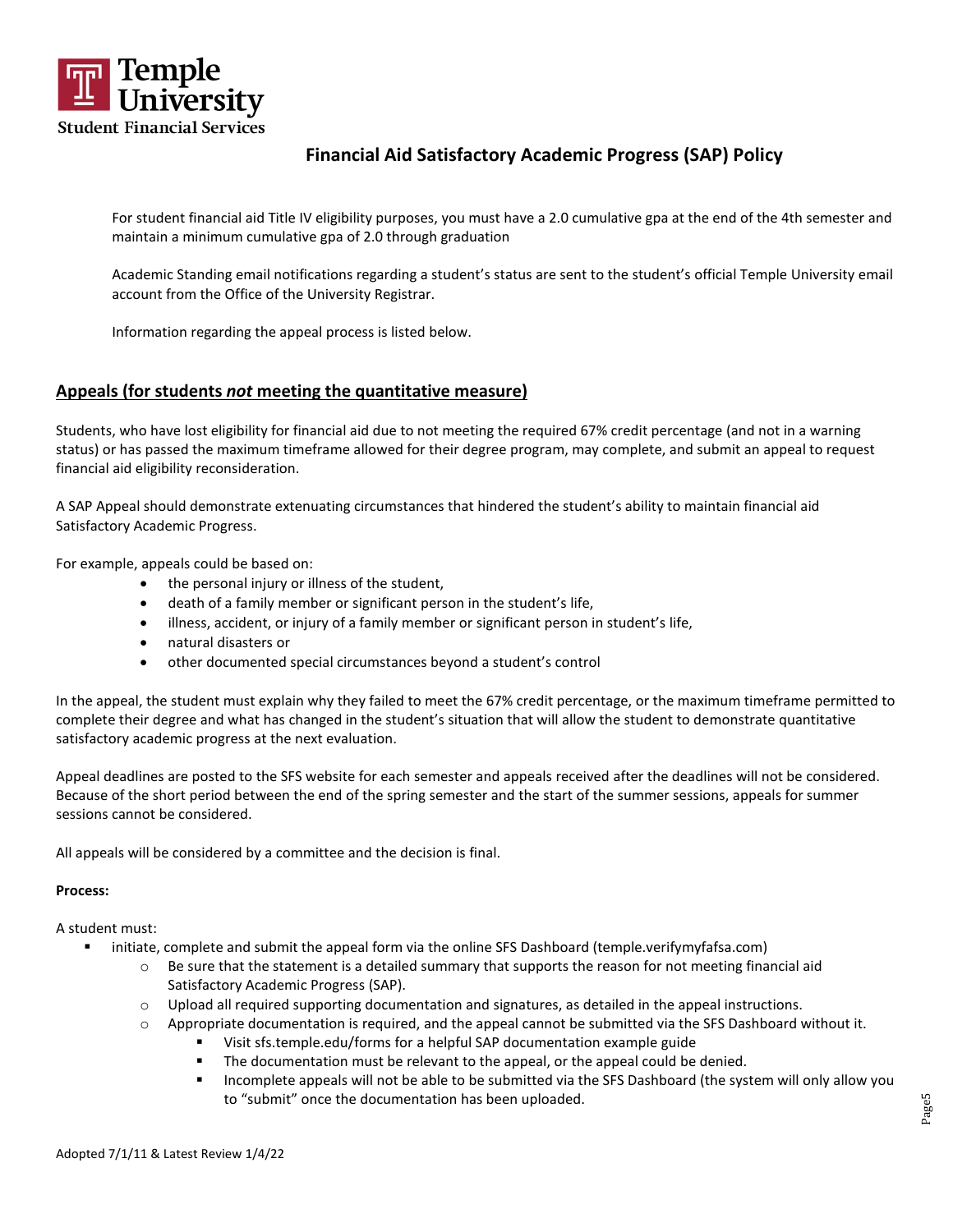

 A previously approved medical withdrawal is not considered a sufficient reason for approval of an appeal. A student's SAP appeal must always demonstrate (with documentation) what has changed since the withdrawal to permit the student to make satisfactory academic progress.

### **Approved Appeals:**

A student will be notified via their Temple University TUmail email account if their appeal has been approved. The email will require that the student meet with their academic advisor to determine if they their ability to regain the 67% credit percentage or the completion of their degree program will take one or more semesters.

• **Financial Aid Probation:** A student with an approved SAP appeal that has met with their academic advisor and, for whom their financial aid plan has determined that financial aid eligibility can be regained after one semester is placed on Financial Aid Probation. The Financial Aid Probation end date is the conclusion of the semester indicated on their plan. At the conclusion of the probationary semester, a new SAP progress check will be conducted, and the student will need to be at the 67% credit completion rate to regain financial aid eligibility for the subsequent semester.

If the student has failed to reach the 67% credit percentage after the probationary status semester, they may appeal a **final time** to be placed on a Financial Aid Academic Plan. Any appeal submitted after a student fails to complete their probationary period must detail what prevented them from obtaining the 67% credit percentage rate, as well as what has changed since that will permit the student to make satisfactory academic progress at the next evaluation.

**Note**: If the student appealed based on one circumstance and subsequently appeals again based on the same circumstance, the student must provide specific and substantial information as to what has changed to permit them to make satisfactory progress at the next evaluation.

• **Financial Aid Academic Plans:** A student with an approved appeal who has met with their academic advisor and for whom it has been determined that more than one semester is needed to regain the 67% credit percentage and/or complete their degree program will be placed on a Financial Aid Academic Plan. The plan is developed with the student's academic advisor and must define the total number of semesters as well as the number of credits per semester which the student must successfully complete to regain financial aid eligibility. The SFS Office will review the Financial Aid Academic Plan at the conclusion of every semester to ensure the student is fulfilling the specific semester requirements of the plan. The Financial Aid Academic Plan ends at the conclusion of the last semester indicated on their plan. Once that semester has been completed, grades will be reviewed to determine if the student has successfully completed their plan and regained financial aid eligibility.

A student who fails to meet the specific requirements of each semester checkpoint (credit and semester completion as outlined in their Financial Aid Academic Plan) will be considered ineligible for financial aid, will not be permitted to submit an additional appeal, and must regain the 67% benchmark or complete their degree program without the benefit of federal financial aid.

#### **Denied Appeals**:

A student will be notified via their Temple University TUmail email account if their appeal has been denied. While the decision of the committee is final, we encourage all students to meet with their academic advisor to create a plan for improving their progress.

It may be helpful to review the various alternate resources outlined on the Student Financial Services website, sfs.temple.edu. Once a student has successfully regained financial aid Satisfactory Academic Progress they will be evaluated for financial aid.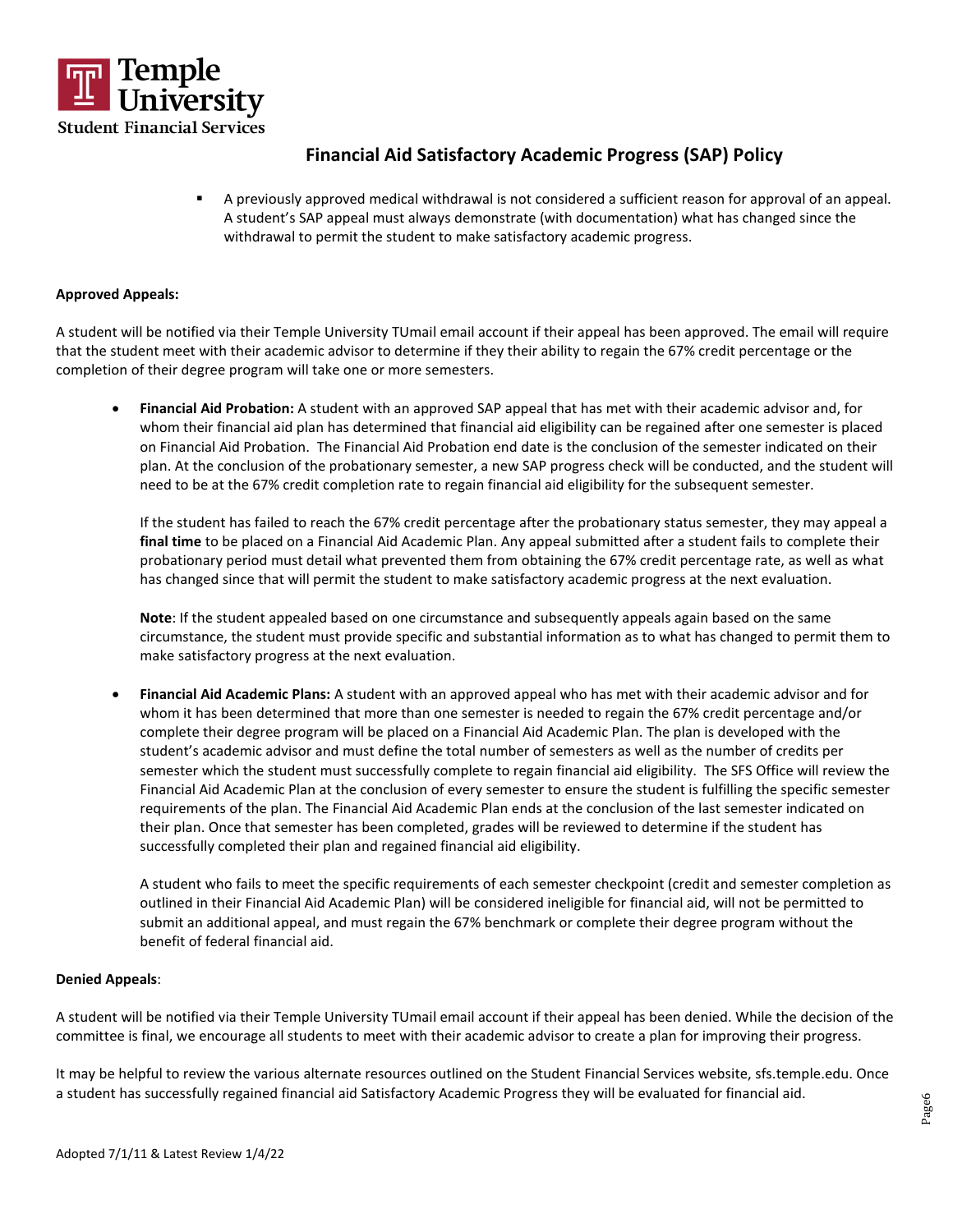

## **Appeals (for students** *not* **meeting the qualitative measure)**

A student on Academic Dismissal status can apply to the applicable advising office for the status of Academic Recovery. If a student is on Academic Dismissal status for the first time, the student has two options:

1. Apply for Reinstatement: A student on Academic Dismissal status for the first time may apply for reinstatement not less than four years from the date of last enrollment at Temple University. At the time of application, all credit hours will be evaluated. Final determination of the acceptability of such credit hours is the responsibility of the applicable academic unit.

A student may also apply for Academic Forgiveness [\(Policy # 02.10.17\)](https://secretary.temple.edu/sites/secretary/files/policies/02.10.17.pdf) at this time.

2. Reinstatement through Academic Recovery: A student on Academic Dismissal status for the first time may apply for Academic Recovery status through their respective advising unit. Academic Recovery would be applicable the next immediate semester or summer term unless the student is granted a Leave of Absence pursuant to university policy. Students granted Academic Recovery status will be required to meet with advisors, complete for a grade a minimum of six credit hours and achieve a minimum semester GPA requirement.

During the student's first semester or summer session of Academic Recovery status, the student will not be in Academic Good Standing and therefore will be ineligible for aid of any kind, including without limitation federal loans or grants, tuition remission and scholarships.

Students who successfully complete the requirements of the first semester or summer session on Academic Recovery status will:

- a.) return to Academic Good Standing
- b.) be permitted to attend classes during the next summer session or semester.

Students may only continue on Academic Recovery if they meet the Target Semester GPA. The student must maintain a GPA at or above the Target Semester GPA in Appendix 2 for each semester or session they are on Academic Recovery. Students on Academic Recovery must register for a minimum of six (6) credit hours per term. Course overloads are not permitted while on Academic Recovery.

Students may not remain on Academic Recovery status for more than two calendar years following their original dismissal or 150 attempted credits, whichever comes first.

A student on Academic Recovery who achieves above the Dismissal GPA will be removed from Academic Recovery status.

Students who do not meet requirements of their Academic Recovery status during any summer session or semester will be Academically Dismissed for a second time. Upon the second Academic Dismissal a student must wait and apply for reinstatement not less than four years from the date of the first Academic Dismissal in accordance with this policy. The student will also be eligible for Academic Forgiveness [\(Policy # 02.10.17\)](https://secretary.temple.edu/sites/secretary/files/policies/02.10.17.pdf).

In the event a student is removed from Academic Recovery status after achieving above the Dismissal GPA, but is subsequently Academically Dismissed for a second time, the student must wait and apply for reinstatement four years from the date of the second Academic Dismissal. The student will also be eligible for Academic Forgiveness.

## **Maximum Time Frame**

Federal regulations stipulate that a student must complete their degree program within the permitted time frame. A student's maximum timeframe is based on credits attempted (as defined below) for their primary academic program. Students can pursue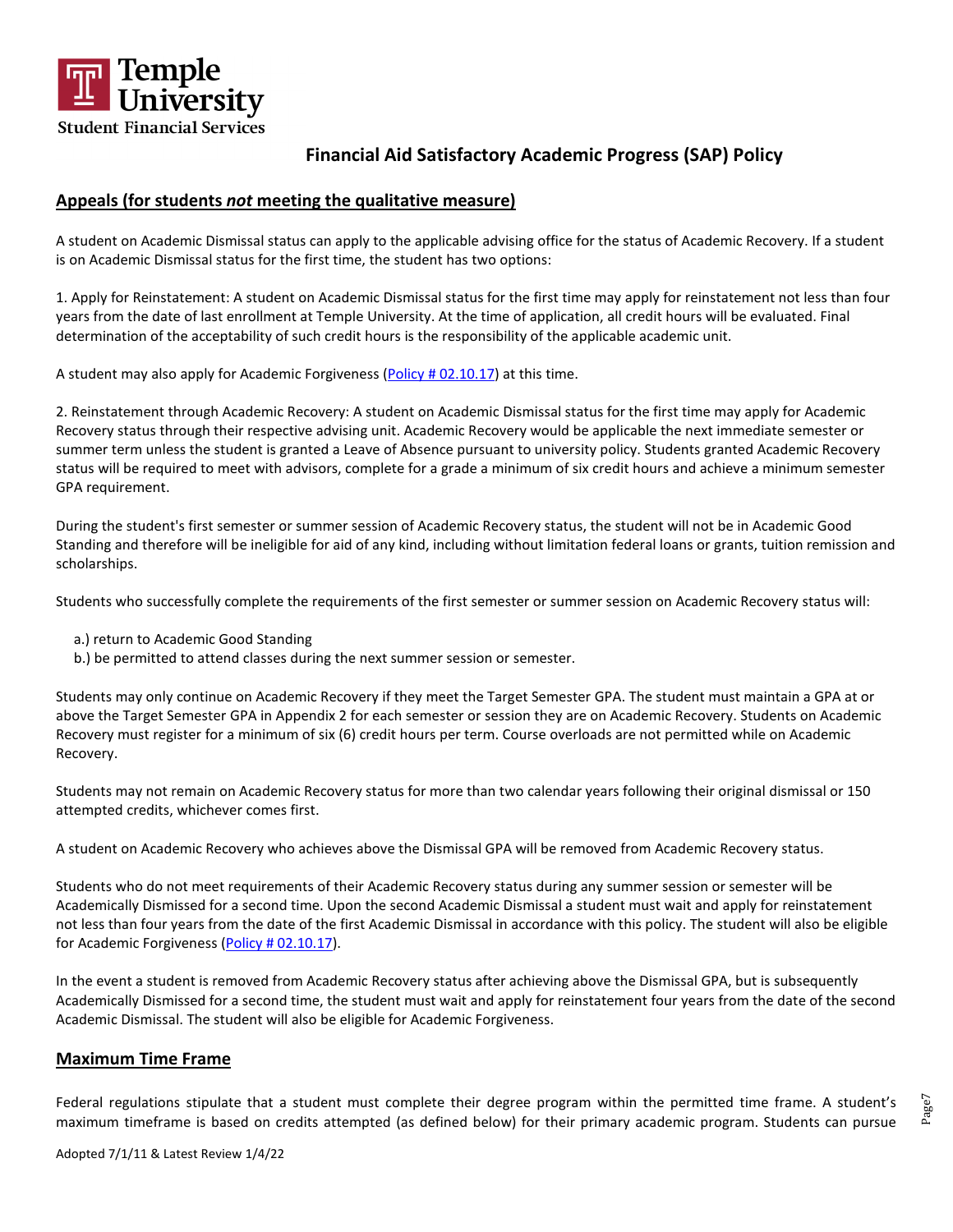

additional academic objectives (e.g., majors, minors) and continue to receive financial aid if they do so within the maximum timeframe allowed for the primary academic program.

**Attempted credits:** are counted for all payment periods (e.g., terms) and include transfer credits, credits for courses taken during a semester from which a student has withdrawn, credits for which the student did not receive financial aid, as well as those usually waived under academic forgiveness.

The maximum timeframe is calculated by multiplying the minimum credits required for the academic program by 150% to determine the maximum number of credits.

### **Maximum Timeframe = Minimum credits required for academic program x 150%**

| Degree          | Average Credits Needed to<br>Complete Degree | Maximum Credits for Aid Eligibility      |
|-----------------|----------------------------------------------|------------------------------------------|
| Associate       | 60                                           | 90                                       |
| <b>Bachelor</b> | 124                                          | 186                                      |
| Master          | 34                                           | 51                                       |
| Doctoral        |                                              | 108* includes master's degree coursework |

For example, a student pursuing a bachelor's degree that requires 124 credits has a maximum timeframe of 186 credits.

Once the maximum timeframe is reached, **or** the SFS Office determines that it is not mathematically possible for the student to complete the academic program within the maximum timeframe, the student is considered ineligible for financial aid and will be assigned the status of unsatisfactory progress.

Students should refer to the student bulletin for their degree program's specific degree credit requirements.

For transfer students, this takes into consideration all coursework taken at other institutions of higher education.

### **Maximum Time Frame Appeals**

Students, who have lost eligibility for financial aid due to not meeting the maximum timeframe allowed for their degree program, may complete, and submit an appeal to request financial aid eligibility reconsideration.

A Maximum Time Frame Appeal should demonstrate extenuating circumstances that hindered the student's ability to maintain financial aid Satisfactory Academic Progress by completing their degree with the 150 percent time frame allowed.

For example, appeals could be based on:

- transfer credits accepted by university, but not applicable to the student's degree program
- change of major program
- the personal injury or illness of the student,
- death of a family member or significant person in the student's life,
- illness, accident, or injury of a family member or significant person in student's life,
- natural disasters or

Adopted 7/1/11 & Latest Review 1/4/22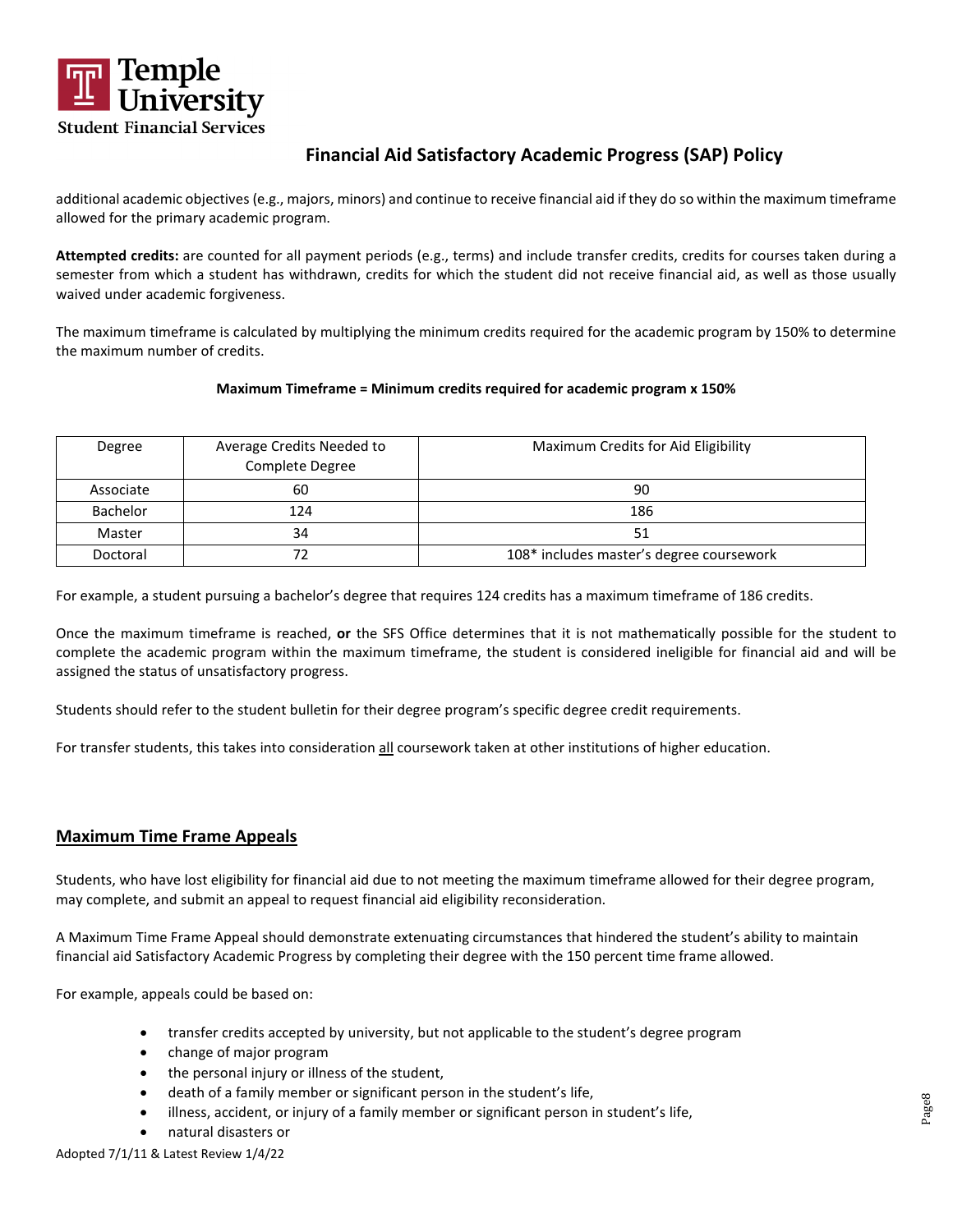

• other documented special circumstances beyond a student's control

In the appeal, the student must explain why they failed to adhere to the maximum timeframe permitted to complete their degree and what has changed in the student's situation that will allow the student to demonstrate quantitative satisfactory academic progress at the next evaluation.

Appeal deadlines are posted to the SFS website for each semester and appeals received after the deadlines will not be considered. Because of the short period between the end of the spring semester and the start of the summer sessions, appeals for summer sessions cannot be considered.

All appeals will be considered by a committee and the decision is final.

### **Process:**

A student must:

- initiate, complete and submit the online Maximum Time Frame SAP appeal form via the SFS Dashboard (temple.verifymyfafsa.com)
	- $\circ$  Be sure that the statement is a detailed summary that supports the reason for not meeting financial aid Satisfactory Academic Progress (SAP).
	- $\circ$  Upload all required supporting documentation and signatures, as detailed in the appeal instructions.
	- $\circ$  Appropriate documentation is required, and the appeal cannot be submitted via the SFS Dashboard without it.
		- Visit sfs.temple.edu/forms for a helpful SAP documentation example guide
		- **The documentation must be relevant to the appeal, or the appeal could be denied.**
		- Incomplete appeals will not be able to be submitted via the SFS Dashboard (the system will only allow you to "submit" once the documentation has been uploaded.
		- A previously approved medical withdrawal is not considered a sufficient reason for approval of an appeal. A student's SAP appeal must always demonstrate (with documentation) what has changed since the withdrawal to permit the student to make satisfactory academic progress.

### **Approved Appeals:**

A student will be notified via their Temple University TUmail email account if their appeal has been approved. The email will require that the student meet with their academic advisor to determine if their completion of their degree program will take one or more semesters.

• **Financial Aid Probation:** A student with an approved Max Time Frame SAP appeal that has met with their academic advisor and, for whom their financial aid plan has determined that financial aid eligibility can be regained after one semester is placed on Financial Aid Probation. The Financial Aid Probation end date is the conclusion of the semester indicated on their plan. At the conclusion of the probationary semester, a new Max Time Frame SAP progress check will be conducted, and the student will need to have graduated from their degree program.

If the student has failed to complete their degree after the probationary status semester, they may appeal a **final time** to be placed on a Financial Aid Academic Plan. Any appeal submitted after a student fails to complete their probationary period must detail what prevented them completing their degree as well as, what has changed since that will permit the student to complete their degree at the next evaluation.

**Note**: If the student appealed based on one circumstance and subsequently appeals again based on the same circumstance, the student must provide specific and substantial information as to what has changed to permit them to make satisfactory progress at the next evaluation.